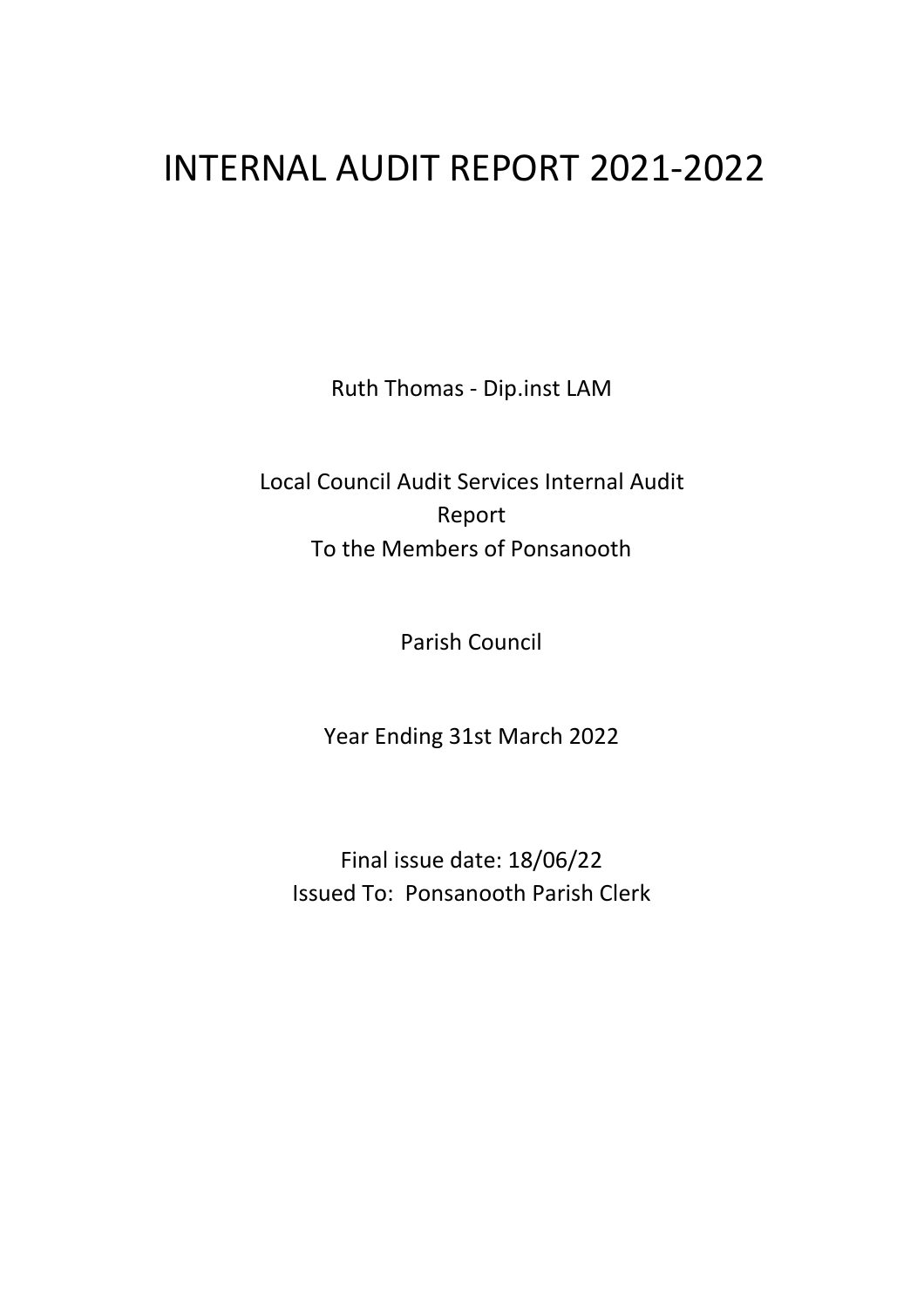# **INTRODUCTION:**

Internal auditing is an independent, objective assurance activity designed to improve an organisation's operations. It helps an organisation accomplish its objectives by bringing a systematic, disciplined approach to evaluate and improve the effectiveness of risk management, control, and governance processes.

## **Scope:**

The scope of the audit covers, as a minimum, the areas included in the Internal Audit Report contained in the Annual Governance & Accountability Return and the Transparency Code.

An interim audit has not been undertaken and this report covers the activities of the Parish Council during the year.

## A**pproach:**

Audit work is carried out in line with the Chartered Institute of Public Finance and Accountancy's Internal Audit Standards and guidance issued by the National Association of Local Councils.

Where applicable I have included reference to 'proper practice' and the associated guidance as laid out in 'Governance & Accountability for Smaller Authorities in England' updated 2021.

Selective testing was conducted, and the relevant policies, procedures and controls were reviewed. No face-to-face meetings were held with inspection of digital documents and inspection of the Parish Website used to reference findings.

# **GENERAL COMMENTS:**

I would like to thank the Parish Clerk for her time and co-operation with this inspection.

The matters raised in this report are only those which came to my attention during my internal audit work and are not necessarily a comprehensive statement of all the weaknesses that exist, or of all the improvements that may be required.

In giving my internal audit opinion, it should be noted that assurance can never be absolute. The most that the internal audit service can provide is a reasonable assurance that there are no major weaknesses in risk management, governance, and control processes. The audit does not guarantee that the accounting records are free from fraud or error.

Not all matters have been assessed and future IA's will test those omitted in 2021/22.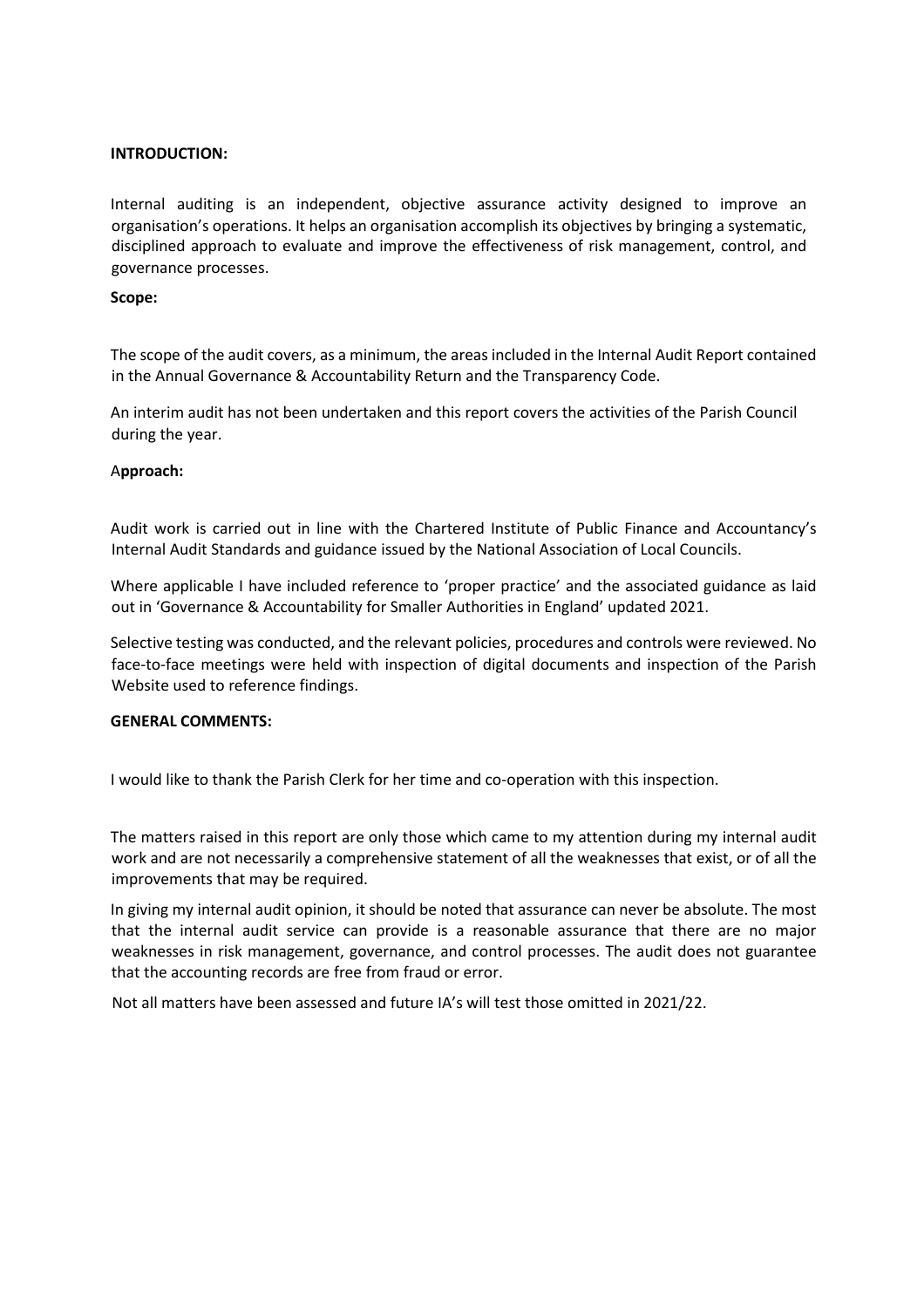## **AUDIT COMMENTARY:**

Items in **bold text** within the body of the report represent my findings in respect of the application of controls, text in *italics* represent suggested actions that fall short of being formal recommendation or do not necessarily pertain to the application of internal controls.

**Previous Recommendations**

| completed |
|-----------|
|           |

- 20/21 **1 Neview Standing Orders Number 2001 Completed completed 1 - Review Standing Orders**
	- **2 Consider setting a deminimus level for Assets**

**3 - Review of publication requirements**

#### **Accounting Records**

**The Accounting Records are kept in Excel spreadsheet format and are maintained by Town Clerk/RFO. Testing showed them to be up to date and free from material errors.** 

#### **Financial Regulations**

**Financial Regulations were reviewed April 21 (**it is noted that the Council has adopted the MODEL Finanical Regulations and furtuer review should consider if the regulations actually mirror the activites of the Council)**- Standing Orders were approved in January 2020 and reaffirmed in October 2021 (supplemented by the adoption of the Remote Meeings Protocol in July 2020)** 

## **Payments**

A sample payment was tested to establish where the spending decision, procurement process, certification and approve al for payment were in line with Financial Regulations.

## **Authority to spend:**

It is noted that that Financial Regulations include a small scheme of delegation whereby the Clerk can authorise emergency expenditure up to £500. Payments made under the emergency scheme of delegation allowed by the Coronavirus Bill 2020 were recorded and reported to the Council.

#### **Procurement:**

Not Tested

#### **Payments:**

**Payments were not tested.** It is noted the recording of the transactions within the Council's accounts and the reconciliations of the bank statements are now checked by members and signed.

**The Clerk has confirmed that Petty is not used**

#### **VAT:**

**VAT has been recorded correctly and returns submitted.**

## **Risk**

# **Risk Assessment:**

**The Risk Register and Risk Managment Policy were identified as requiring review in November 2021. Minute 213/21 defers consideration to the following meeting however review of Minutes was unable to idenfify that this has been done** 

x x

Requiring Action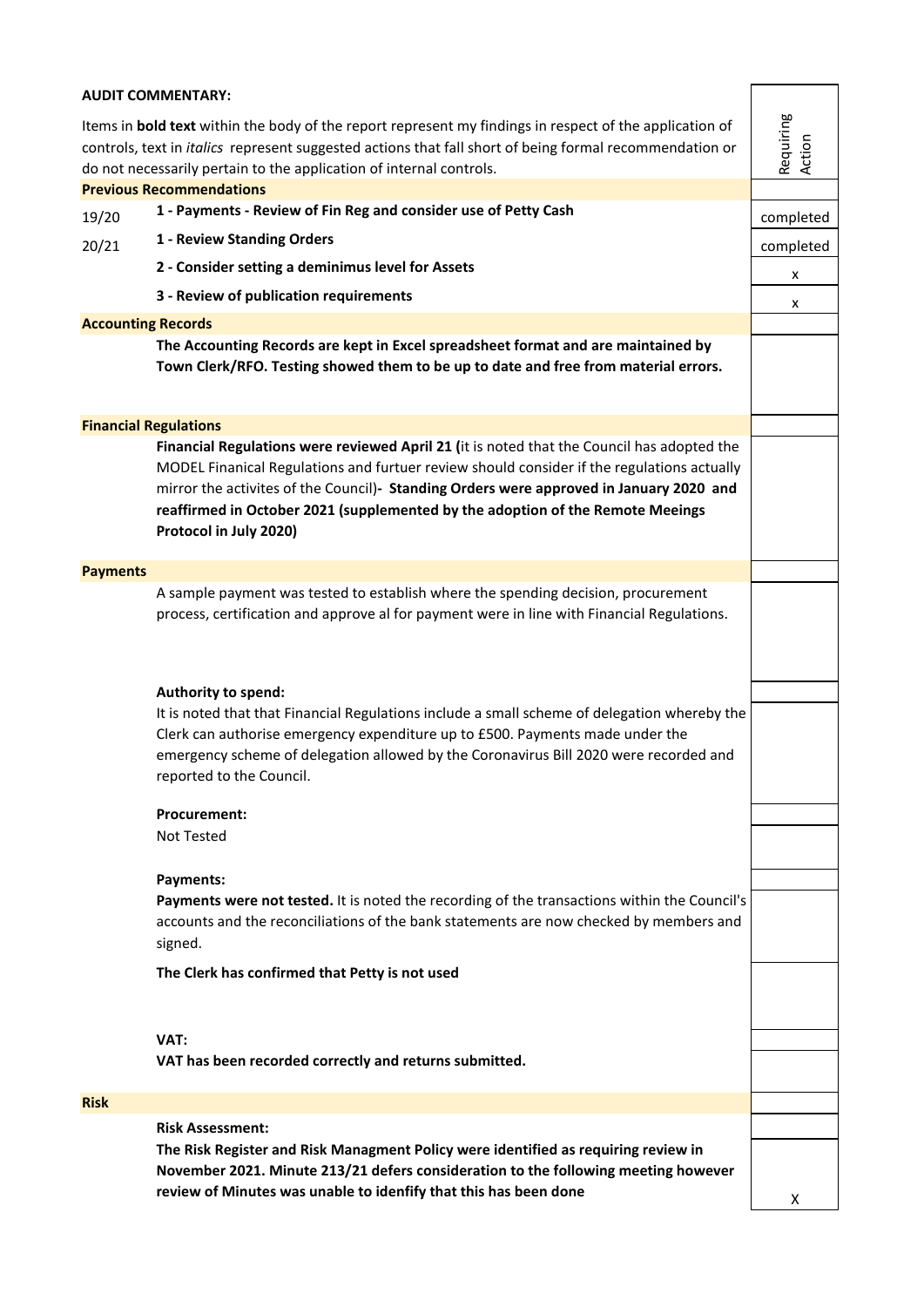|                | Insurance:<br>The Council has a municipal policy and statutory insurances are in place and Fidelity<br>Guarantee is adequate at £250,000. The Clerk has confirmed that the Asset Register has<br>been updated but this has not been checked. |   |
|----------------|----------------------------------------------------------------------------------------------------------------------------------------------------------------------------------------------------------------------------------------------|---|
|                | <b>Community Assets:</b>                                                                                                                                                                                                                     |   |
|                | The Council could consider setting a deminius level below which items do not need to be<br>included on the register. A suggested amount could be £300.                                                                                       |   |
|                |                                                                                                                                                                                                                                              |   |
| <b>Budget</b>  |                                                                                                                                                                                                                                              | x |
|                | Setting:                                                                                                                                                                                                                                     |   |
|                | The Council has set a budget for 2022/23 and submitted a precept request to the Billing<br>Authority. This was duly approved by Council minute 234/21 on 8th November 2021                                                                   |   |
|                |                                                                                                                                                                                                                                              |   |
|                | <b>Monitoring:</b><br>Regular financial reporting forms part of the Council agenda. The budget is monitored<br>and details of payments made presented.                                                                                       |   |
|                |                                                                                                                                                                                                                                              |   |
| <b>Income</b>  | Review identified that income was received in a timely manner.                                                                                                                                                                               |   |
|                |                                                                                                                                                                                                                                              |   |
|                | Precept:                                                                                                                                                                                                                                     |   |
|                | The precept payment received is in accord with that requested from the Billing Authority.                                                                                                                                                    |   |
|                | VAT:                                                                                                                                                                                                                                         |   |
|                | VAT reclaims are up to date                                                                                                                                                                                                                  |   |
|                |                                                                                                                                                                                                                                              |   |
|                | Grants:<br>Grants towards services have been received and recorded.                                                                                                                                                                          |   |
|                |                                                                                                                                                                                                                                              |   |
|                | S137 and other receipts are recorded correctly                                                                                                                                                                                               |   |
| <b>Payroll</b> |                                                                                                                                                                                                                                              |   |
|                | 2021/22 Pay Scales:                                                                                                                                                                                                                          |   |
|                | Payment of salary has been made in accordance with the rate applicable                                                                                                                                                                       |   |
|                | Officers:                                                                                                                                                                                                                                    |   |
|                | The Council employs one officer and checks identified that payroll is being recorded<br>accurately and statutory supporting deductions and pension payments properly recorded<br>and paid.                                                   |   |
|                | Checking idenfies that the rate of mileage paid is shown as 0.45p per mile which is within<br>the tax free limit.                                                                                                                            |   |
|                | <b>Bank Reconciliations</b>                                                                                                                                                                                                                  |   |
|                |                                                                                                                                                                                                                                              |   |